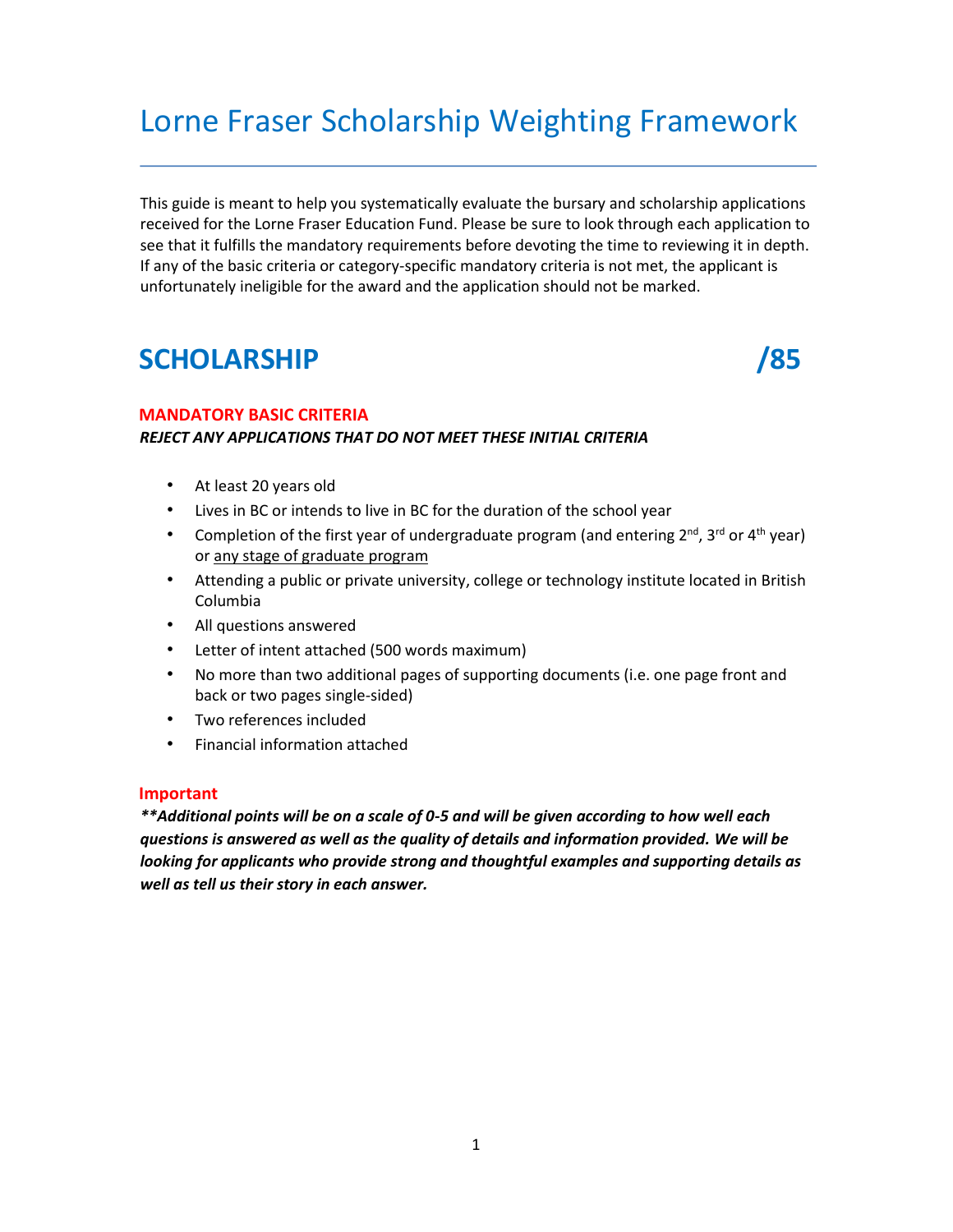### **MENTAL HEALTH HISTORY** *S*

| <b>Criteria</b>                                                                                                 | <b>Score</b> |
|-----------------------------------------------------------------------------------------------------------------|--------------|
| <b>MANDATORY:</b> A history of mental illness (no judgment of the illness)                                      |              |
| If this criterion is not met, application is disregarded.                                                       | Yes/No       |
| Additional points for describing how mental illness has affected and/or influenced<br>education or career goals | /5           |

# **EDUCATION AND CAREER GOALS** *CONTRACTION AND CAREER GOALS*

| <b>Criteria</b>                                                                                                                | <b>Score</b> |
|--------------------------------------------------------------------------------------------------------------------------------|--------------|
| <b>MANDATORY:</b> A clear career goal identified and connection made to course/program                                         | /5           |
| Additional points for sound reasoning that clearly demonstrates how the particular                                             |              |
| course is a stepping stone toward the specific career goal                                                                     | /5           |
| Additional points for an explanation of his or her motivation for and desired outcome of                                       | /5           |
| the career goal                                                                                                                |              |
| Additional points for a clear passion about this career goal                                                                   | 75           |
| Additional points for a demonstrated interest, aptitude or experience in the chosen                                            |              |
| career (i.e., the applicant could cite previous training, list specific character traits or<br>relate certain skilled hobbies) | 75           |

## **STATEMENT OF INTENT /20**

| <b>Criteria</b>                                                                                                                     | <b>Score</b> |
|-------------------------------------------------------------------------------------------------------------------------------------|--------------|
| MANDATORY: Educational and vocational goals must be related to mental health<br>promotion (letter must be no longer than 500 words) | /5           |
| Additional points if the path toward achieving the specified educational/career goal is<br>clearly outlined                         | /5           |
| Additional points if motivations, aptitudes and/or incremental                                                                      |              |
| achievements are described                                                                                                          | /5           |
| Additional points if mental illness is described as both a barrier and an                                                           |              |
| asset for the fulfillment of the educational/career goal                                                                            | /5           |